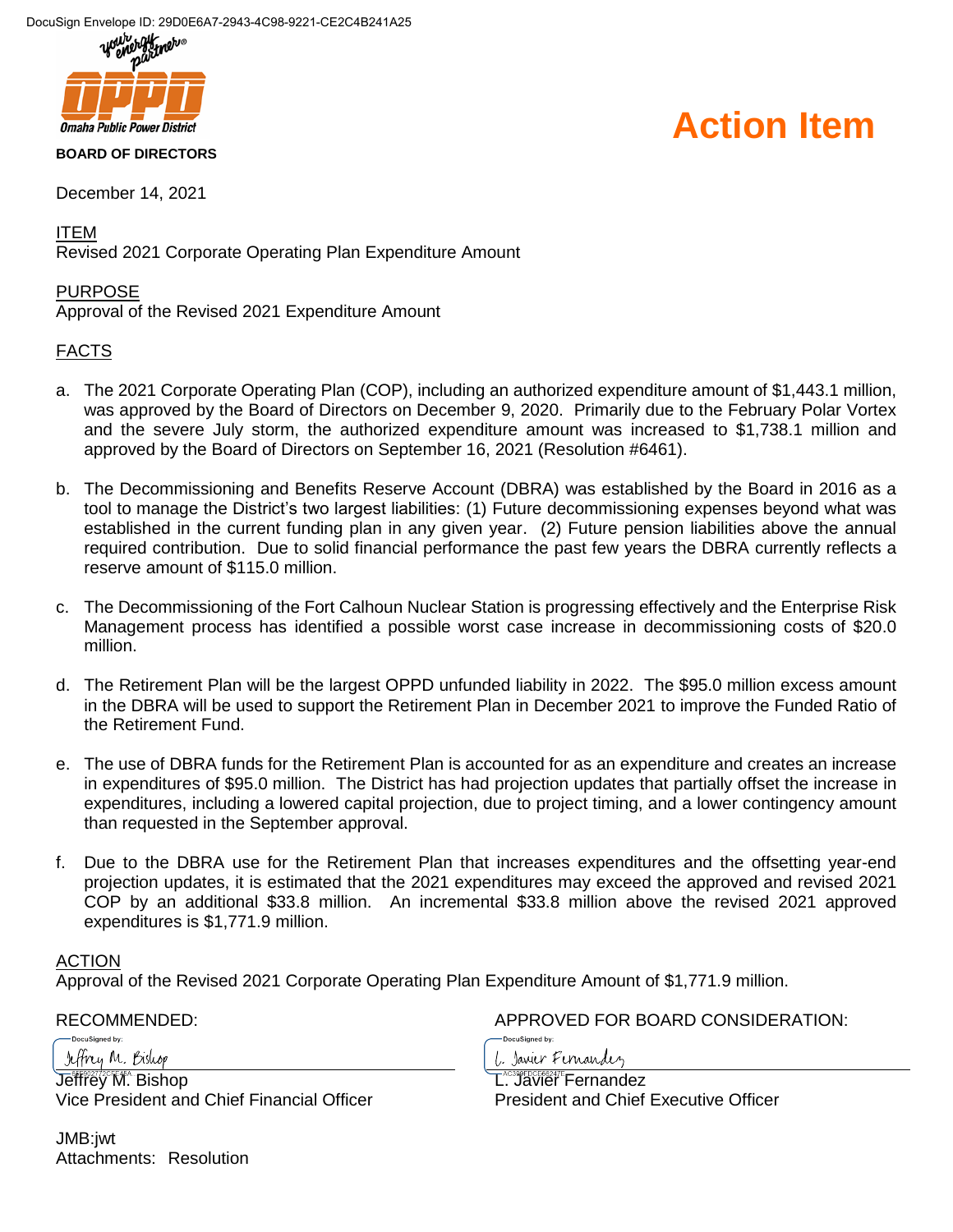

*Yoder/Bishop*

#### *DRAFT RESOLUTION NO. 64xx*

*WHEREAS*, in Resolution No. 6461, the Board of Directors approved the Omaha Public Power District's 2021 Revised Corporate Operating Plan (COP) which includes projected expenditures for the District's operations, all phases of the District's Capital Expenditure Plan and the District's fuel needs, in the amount of \$1,738.1 million; and

*WHEREAS*, the Decommissioning and Benefit Reserve account currently reflects a reserve amount of \$115.0 million; and

*WHEREAS*, the Enterprise Risk Management process has identified possible worst case increase in decommissioning costs of \$20.0 million and that the Decommissioning and Benefit Reserve should only be adequate to support this level of contingency; and

*WHEREAS*, the use of the excess \$95.0 million of the Decommissioning and Benefit Reserve Funds to support the Retirement Plan in December 2021 will improve the Funded Ratio of the Retirement Fund; and

*WHEREAS*, in accordance with the Nebraska Revised Statutes, Management seeks approval of a revised 2021 Corporate Operating Plan expenditure amount of \$1,771.9 million for the additional expenditures described in this resolution.

*NOW, THEREFORE, BE IT RESOLVED* that the Board of Directors of the Omaha Public Power District hereby approves the 2021 revised Corporate Operating Plan expenditure amount of \$1,771.9 million.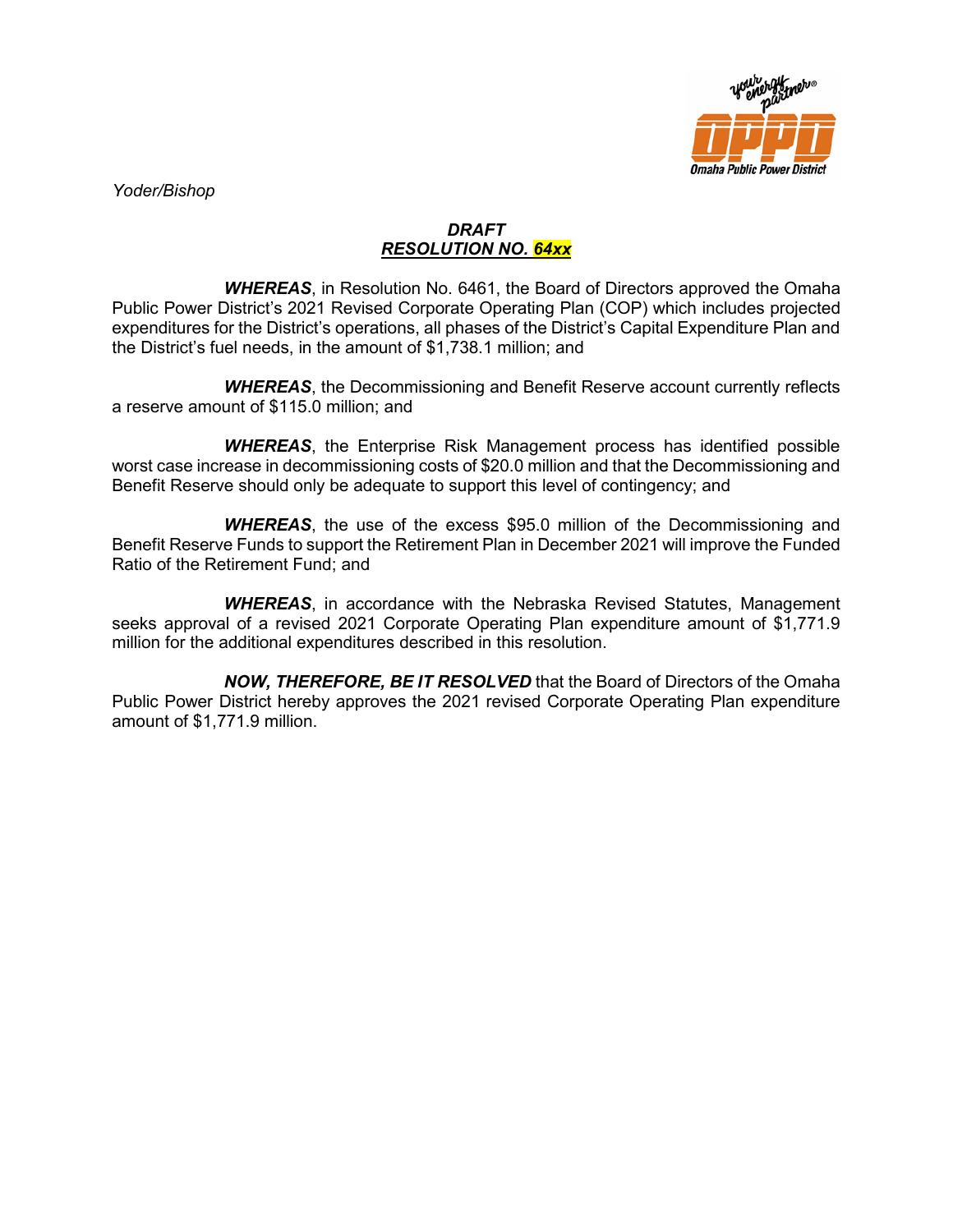

# 2021 Excess Expenditures Request

**Board of Directors** All Committees Meeting December 14, 2021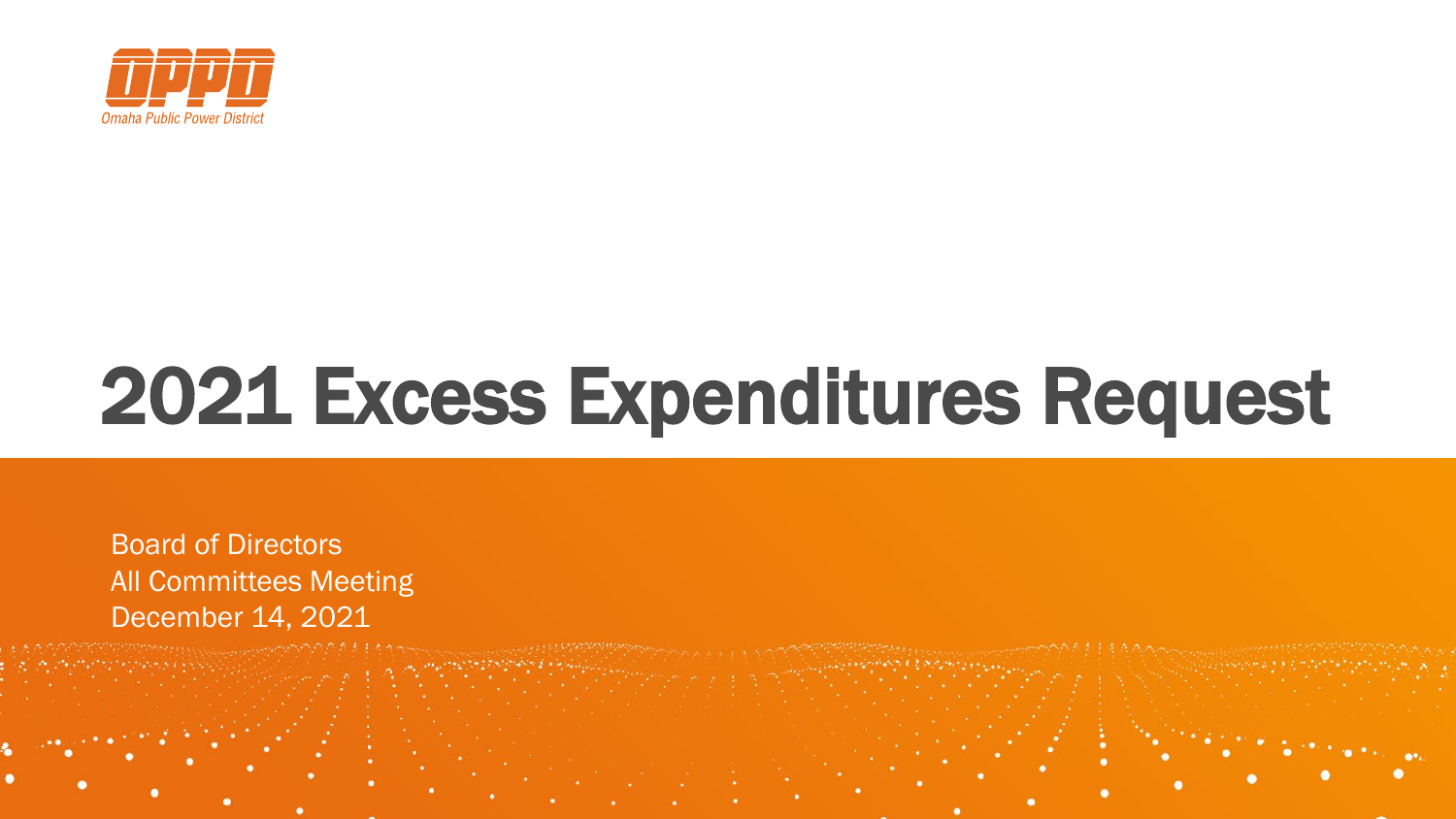## Executive Summary

- Additional Expenditures Requested for Pension Expense:
	- Requesting excess expenditures of \$33.8 million for an adjusted 2021 total of \$1,771.9 million
		- Decommissioning and Benefits Reserve funds in the amount of \$95.0 million will be used for Pension expenditures, to lower the District's current pension liability.
		- Items partially offsetting the increase Pension expenditures include:
			- ̶ The 2021 year-end Capital projection has been lowered by \$27.1 million, primarily due to project timing on the Power with Purpose project.
			- The contingency amount previously authorized is being lowered by \$16.6 million.
			- ̶ The availability of September and October actual expenditure results, as well as other 2021 year-end projection updates.
	- ̶ Although additional expenditure authority is being requested, the District is in a strong financial outlook for year-end 2021 and is projected to reach a 2.0 Debt Service Coverage ratio.

### • 2021 Expenditure Request Timeline:

- ̶ The 2021 Corporate Operating Plan (COP), including an authorized expenditure amount of \$1,443.1 million, was approved by the Board of Directors on December 9, 2020.
- ̶ Primarily due to the February Polar Vortex and the severe July storm, the authorized expenditure amount was increased to \$1,738.1 Million and approved by the Board of Directors on September 16, 2021 (Resolution #6461).

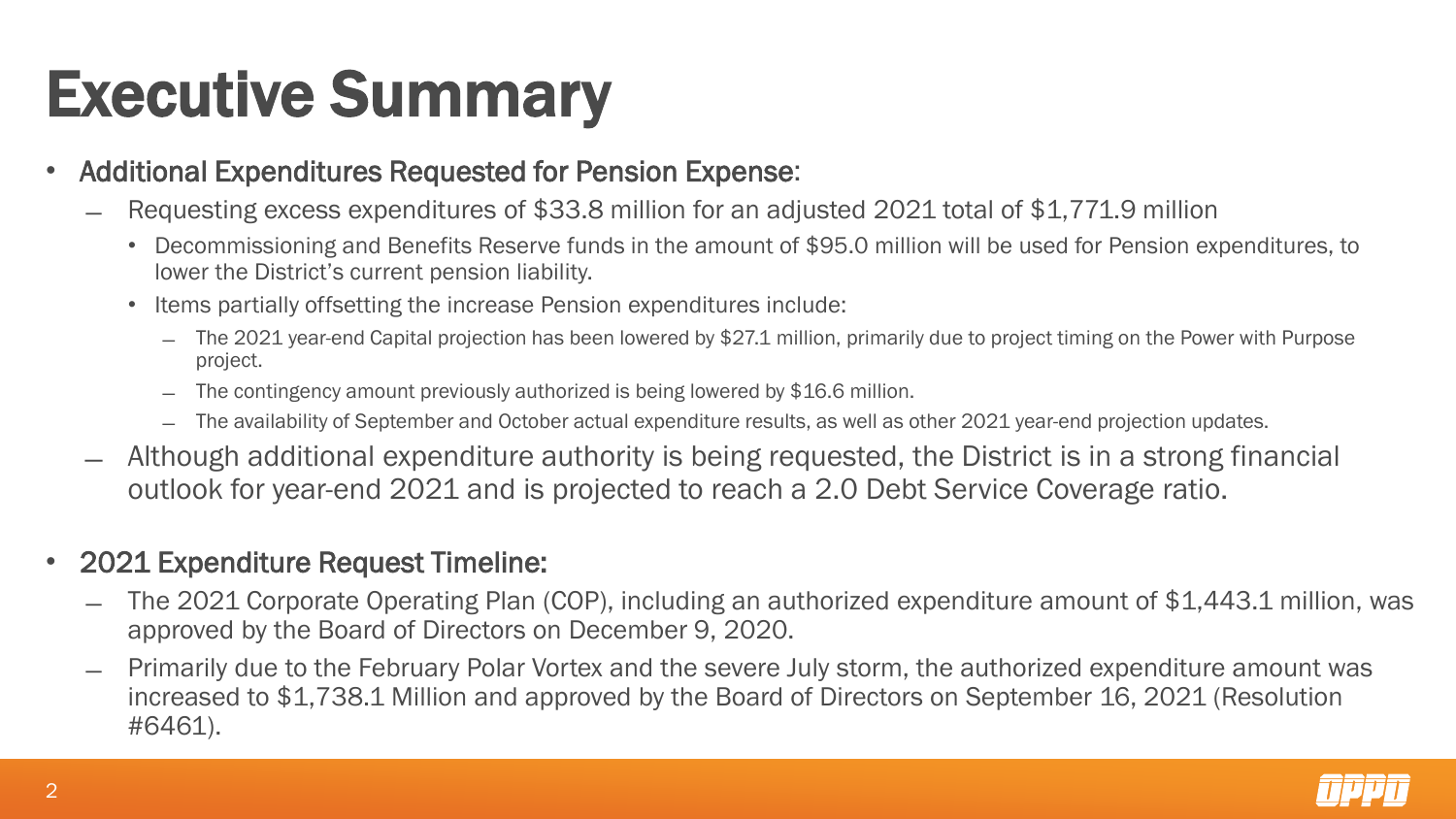## 2021 Expenditure Summary

2021 Year End Projection *(\$s in 000's)*

| <b>Expenditure</b>                           | <b>COP</b>  | 9/16<br>Update*** | <b>Current</b><br><b>Total</b> | Var.      |
|----------------------------------------------|-------------|-------------------|--------------------------------|-----------|
| <b>Fuel Costs and Purchased Power</b>        | \$365,021   | \$587,283         | \$595,900                      | 8,617     |
| Non-Fuel Operations & Maintenance            | 403,292     | 411,500           | 480,156                        | 68,656    |
| <b>Total Debt Service and Other Expenses</b> | 131,145     | 122,491           | 122,079                        | (412)     |
| Payments in Lieu of Taxes                    | 36,139      | 37,883            | 38,517                         | 634       |
| Capital Expenditures*                        | 370,000     | 389,554           | 362,366                        | (27, 188) |
| <b>Regulatory Amortization</b>               | 14,838      | 14,837            | 14,836                         | (1)       |
| Decommissioning Expenditures**               | 122,688     | 147,914           | 148,069                        | 155       |
| Contingency                                  | $\circ$     | 26,638            | 10,000                         | (16, 638) |
| <b>TOTAL EXPENDITURES</b>                    | \$1,443,123 | \$1,738,100       | \$1,771,923                    | \$33,823  |

### Items of Note:

- $\triangleright$  Current projections including a \$10.0 million contingency result in an estimated excess expenditure need of \$33.8 million.
- $\triangleright$  Requesting authority for \$1,771.9 million in Expenditures for 2021.

*\*Capital Expenditures are shown net of Contributions in Aid of Construction.*

*\*\*Decommissioning Expenditures represent expenditures related to Decommissioning activity, which differs from Decommissioning Funding.*

*\*\*\* September updated expenditures approval reflects resolution #6461 on 9/16/2021.*

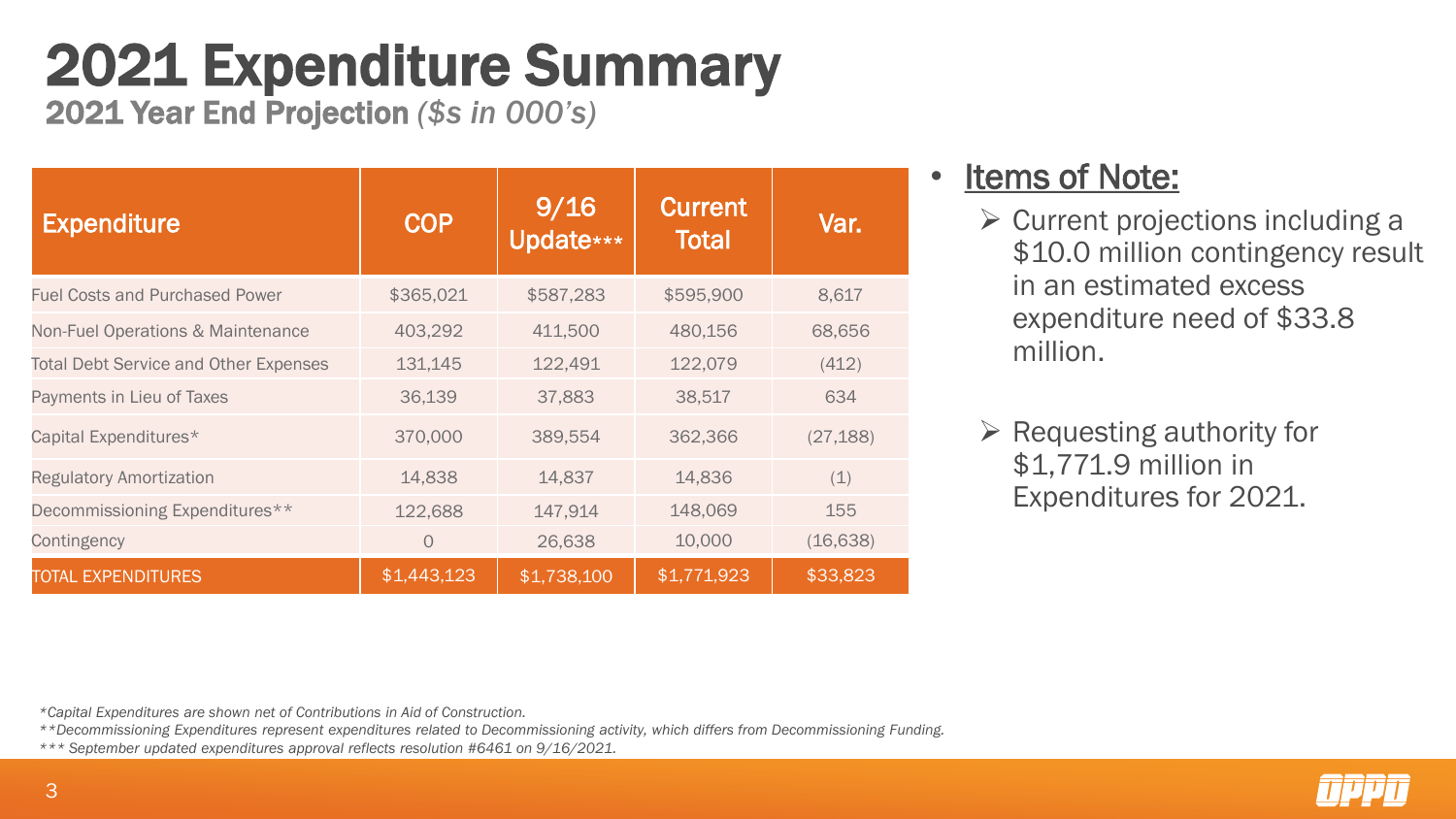### Appendix *(Slides Reviewed During 11/16/21 All Committee)*

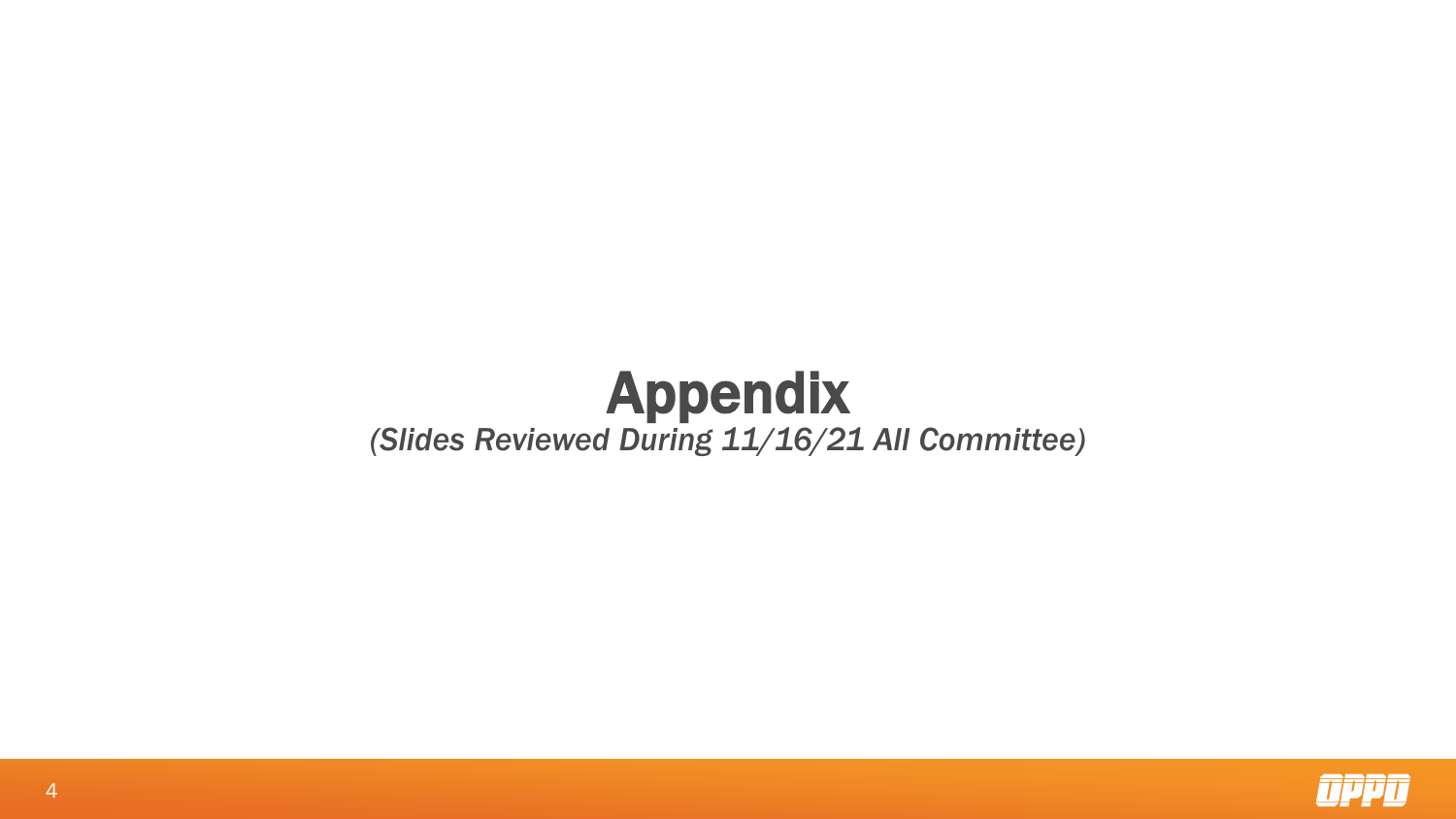## Decommissioning & Benefits Reserve Account **Summary**

- The Decommissioning and Benefits Reserve Account (DBRA) was established by the Board in 2016 as a tool to manage the District's two largest liabilities.
- The DBRA is authorized to fund:
	- ̶ future decommissioning expenses beyond what was established in the current funding plan in any given year
	- ̶ future pension liabilities above the annual required contribution
- Management is authorized to use regulatory accounting to reduce current revenues to fund the DBRA and conversely increase revenues when using the DBRA in the future.
- The DBRA reserve amount is currently \$115 million.

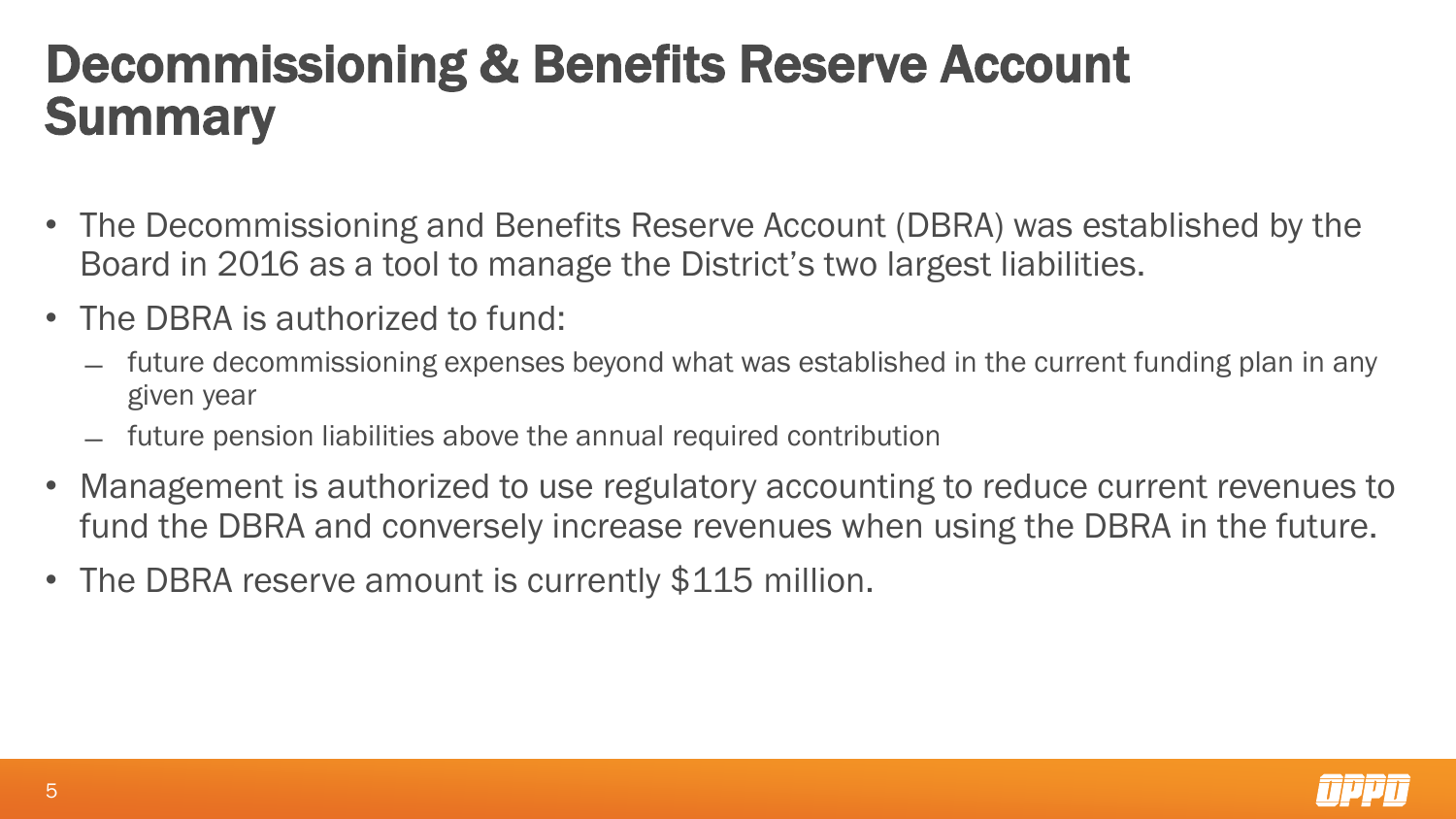## Decommissioning & Benefits Reserve Account Analysis & Conclusion

#### Probabilistic Analysis

- Developed a probabilistic model that determines whether reductions in the DBRA to support the Retirement Fund will reduce the probability of fully funding decommissioning
- Model variables include decommissioning expenses, funding levels, investment returns, and refunds for spent fuel

#### **Conclusions**

- The Retirement Plan will be the largest OPPD unfunded liability as of January 1, 2022
- The ERM process has identified possible worst case increase in decommissioning costs of \$20 million
- The probabilistic model indicates that 75% chance of fully funding decommissioning costs with a \$20 million DBRA balance to support additional decommissioning expenses

#### Action

- Use \$95 million from DBRA to support the Retirement Plan in December 2021
- The remaining \$20 million DBRA balance can be used to support decommissioning expenses through 2025